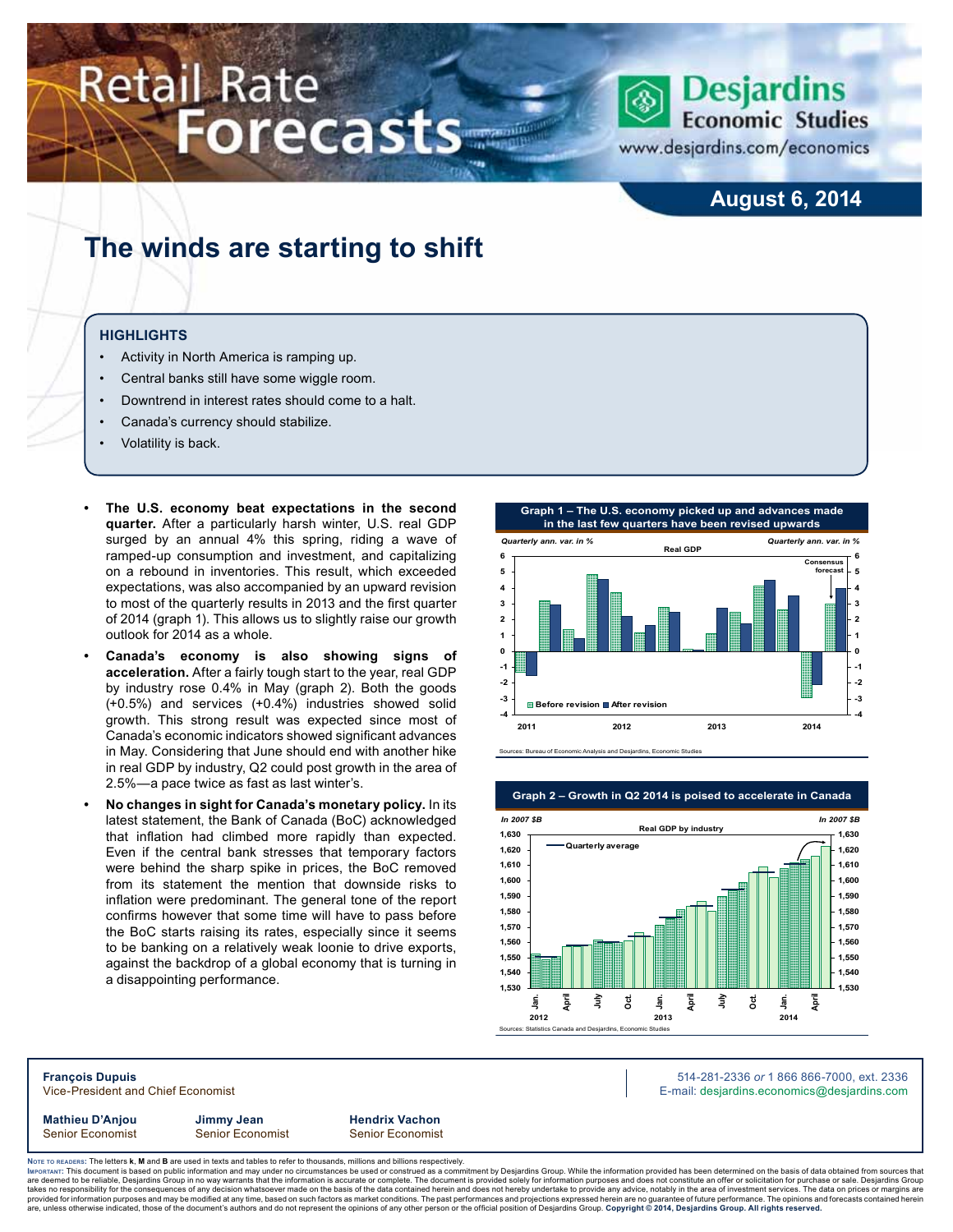

- **• Bond yields remain very weak.** Encouraging economic data exerted some upward pressure on bond yields in recent weeks, especially on U.S. short-term yields. Long-term yields remain very low, particularly in Canada (graph 3), amid new concerns rippling through the markets and raising demand for safe-haven securities, including bonds.
- **• Retail rates are climbing, gradually.** After dropping during the first few months of 2014, mortgage rates have been stable of late. The end of the busiest period for the housing market seems to have tempered the aggressiveness of some lenders. No noteworthy movement in retail rates is expected in the short term, but we continue to call for a gradual increase in the next few quarters (graph 4) while the economic environment continues to gain strength and monetary tightening starting to get closer in North America.





Sources: Datastream and Desjardins, Economic Studies

### **Table 1 Forecasts : Retail rate**

|                                | <b>Discount</b><br>rate $(1)$ | Prime rate (1) |               | Mortgage rate (1) |               | Term savings (1) (2) |               |               |  |
|--------------------------------|-------------------------------|----------------|---------------|-------------------|---------------|----------------------|---------------|---------------|--|
|                                |                               |                | 1 year        | 3 years           | 5 years       | 1 year               | 3 years       | 5 years       |  |
| <b>Realized - End of month</b> |                               |                |               |                   |               |                      |               |               |  |
| Feb. 2014                      | 1.25                          | 3.00           | 3.14          | 3.85              | 5.24          | 0.90                 | 1.25          | 1.75          |  |
| March 2014                     | 1.25                          | 3.00           | 3.14          | 3.75              | 4.89          | 0.90                 | 1.25          | 1.75          |  |
| April 2014                     | 1.25                          | 3.00           | 3.14          | 3.75              | 4.89          | 0.90                 | 1.25          | 1.75          |  |
| May 2014                       | 1.25                          | 3.00           | 3.14          | 3.75              | 4.89          | 0.90                 | 1.25          | 1.75          |  |
| June 2014                      | 1.25                          | 3.00           | 3.14          | 3.75              | 4.89          | 0.90                 | 1.25          | 1.75          |  |
| <b>July 2014</b>               | 1.25                          | 3.00           | 3.14          | 3.75              | 4.89          | 0.90                 | 1.25          | 1.75          |  |
| Aug. 6, 2014                   | 1.25                          | 3.00           | 3.14          | 3.75              | 4.89          | 0.90                 | 1.25          | 1.75          |  |
| <b>Forecasts</b>               |                               |                |               |                   |               |                      |               |               |  |
| End of quarter                 |                               |                |               |                   |               |                      |               |               |  |
| 2014: Q3                       | $1.00 - 1.50$                 | $2.75 - 3.25$  | $2.90 - 3.40$ | $3.50 - 4.00$     | $4.65 - 5.15$ | $0.80 - 1.15$        | $1.00 - 1.50$ | $1.50 - 2.00$ |  |
| 2014: Q4                       | $1.00 - 1.50$                 | $2.75 - 3.25$  | $2.90 - 3.40$ | $3.55 - 4.05$     | $4.70 - 5.20$ | $0.80 - 1.15$        | $1.00 - 1.50$ | $1.50 - 2.00$ |  |
| 2015: Q1                       | $1.00 - 1.50$                 | $2.75 - 3.25$  | $2.95 - 3.45$ | $3.75 - 4.25$     | 4.85 - 5.35   | $0.80 - 1.15$        | $1.00 - 1.50$ | $1.55 - 2.05$ |  |
| 2015: Q1                       | $1.00 - 1.50$                 | $2.75 - 3.25$  | $3.00 - 3.50$ | $4.00 - 4.50$     | $5.00 - 5.50$ | $0.80 - 1.25$        | $1.20 - 1.70$ | $1.70 - 2.20$ |  |
| End of year                    |                               |                |               |                   |               |                      |               |               |  |
| 2015                           | $1.50 - 2.00$                 | $3.25 - 3.75$  | $3.50 - 4.00$ | 4.45 - 4.95       | $5.30 - 5.80$ | $1.15 - 1.65$        | $1.60 - 2.10$ | $2.00 - 2.50$ |  |
| 2016                           | $1.75 - 2.75$                 | $3.50 - 4.50$  | $4.00 - 5.00$ | 4.85-5.65         | $5.45 - 6.25$ | $1.30 - 2.10$        | $1.80 - 2.60$ | $2.20 - 3.00$ |  |
| 2017                           | $2.50 - 3.50$                 | $4.25 - 5.25$  | 4.50 - 5.50   | $5.15 - 5.95$     | $5.65 - 6.45$ | $1.45 - 2.25$        | $2.10 - 2.90$ | $2.40 - 3.20$ |  |

Note: Forecasts are expressed as ranges. (1) End of quarter forecasts; (2) Non-redeemable (annual). Source: Desjardins, Economic Studies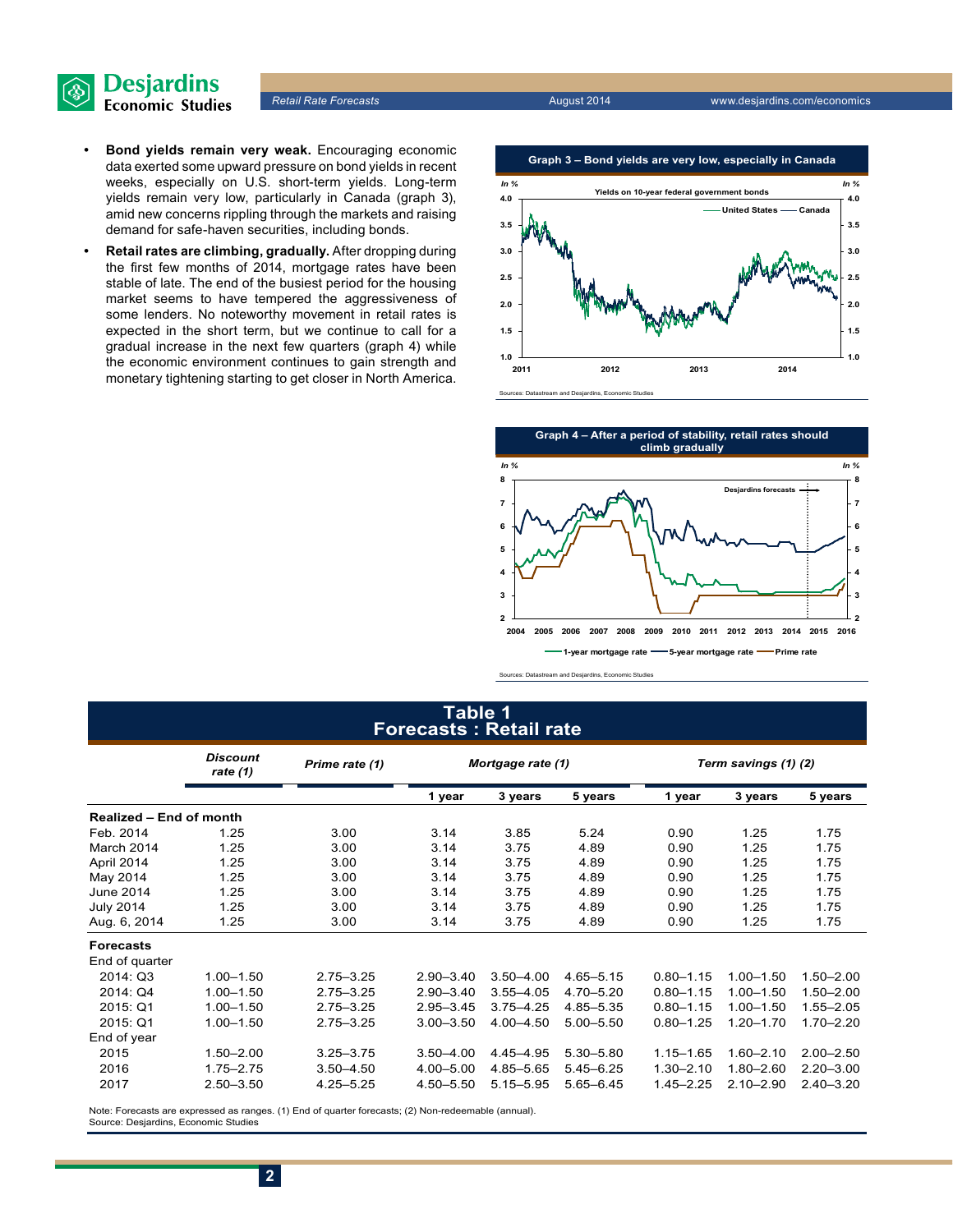### **CanadiAn Dollar The loonie is poised to stabilize**

- The Canadian currency gained new momentum in the second half of June, settling temporarily around US\$0.94 at the beginning of July. The release of disappointing employment figures on July 11 brought the loonie back around US\$0.93. A broad increase in the greenback's value then pushed the loonie under US\$0.92 (graph 5).
- That the greenback clipped the loonie's wings is not surprising. The main positive development in Canada's currency since last winter has been the continued and faster-than-expected increase in the inflation rate. At 2.4%, inflation now exceeds the Bank of Canada's (BoC) median target, removing the possibility of a rate cut. The BoC deems, however, that the run-up in inflation primarily reflects temporary factors—it seems far more concerned about the weak economy than by surging inflation. For the BoC, it is essential that exports and business investments strengthen. To facilitate this, the loonie cannot move up much higher for fear of hindering Canadian businesses already struggling with international competition. Thus, nothing suggests that monetary tightening in Canada is imminent.
- The Canadian dollar generally continued to gain value against the euro (graph 6). In addition to being held back by the monetary easing measures announced by the European Central Bank in June, the euro had to deal with the publication of several disappointing economic data amid new concerns about the strength of Europe's financial sector after the major difficulties experienced by Espirito Santo, a Portuguese bank.
- **Forecasts:** After achieving major gains in recent months, the Canadian dollar should primarily be in consolidation mode until the end of the year. A slight uptick in the loonie is still expected, while the global economic environment gradually takes a greater shine to commodity currencies. As such, we are maintaining our 2014 targets versus the greenback and euro at US\$0.93 (CAN\$1.075/US\$) and at €0.70.





Sources: Datastream and Desjardins, Economic Studies

| <b>Determinants</b>          | <b>Short-term</b> | Long-term |
|------------------------------|-------------------|-----------|
| Oil prices                   |                   |           |
| Metals prices                |                   |           |
| Inflation and Bank of Canada |                   |           |

**3**

#### **Table 2 Forecasts: currency**

|               | 2013   |        | 2014   |                |        |        |        | 2015 |        |                 |        |
|---------------|--------|--------|--------|----------------|--------|--------|--------|------|--------|-----------------|--------|
| End of period | Q3     | Q4     | Q1     | Q <sub>2</sub> | Q3f    | Q4f    |        | Q1f  | Q2f    | Q <sub>3f</sub> | Q4f    |
| US\$/CAN\$    | 0.9700 | 0.9414 | 0.9050 | 0.9372         | 0.9250 | 0.9300 | 0.9350 |      | 0.9400 | 0.9350          | 0.9300 |
| CANS/USS      | 1.0310 | 1.0623 | 1.1050 | 1.0671         | 1.0811 | 1.0753 | 1.0695 |      | 1.0638 | 1.0695          | 1.0753 |
| CAN\$/€       | 1.3955 | 1.4638 | 1.5229 | 1.4610         | 1.4486 | 1.4194 | 1.4011 |      | 1.3830 | 1.3797          | 1.3763 |
| US\$/€        | 1.3536 | 1.3780 | 1.3782 | 1.3691         | 1.3400 | 1.3200 | 1.3100 |      | 1.3000 | 1.2900          | 1.2800 |
| US\$/£        | 1.6194 | 1.6563 | 1.6672 | 1.7099         | 1.7000 | 1.7100 | 1.7200 |      | 1.7100 | 1.7000          | 1.6800 |
| $\sim$        |        |        |        |                |        |        |        |      |        |                 | $ -$   |

Sources: Datastream, Federal Reserve Board and Desjardins, Economic Studies files for example of the studies files forecasts files forecasts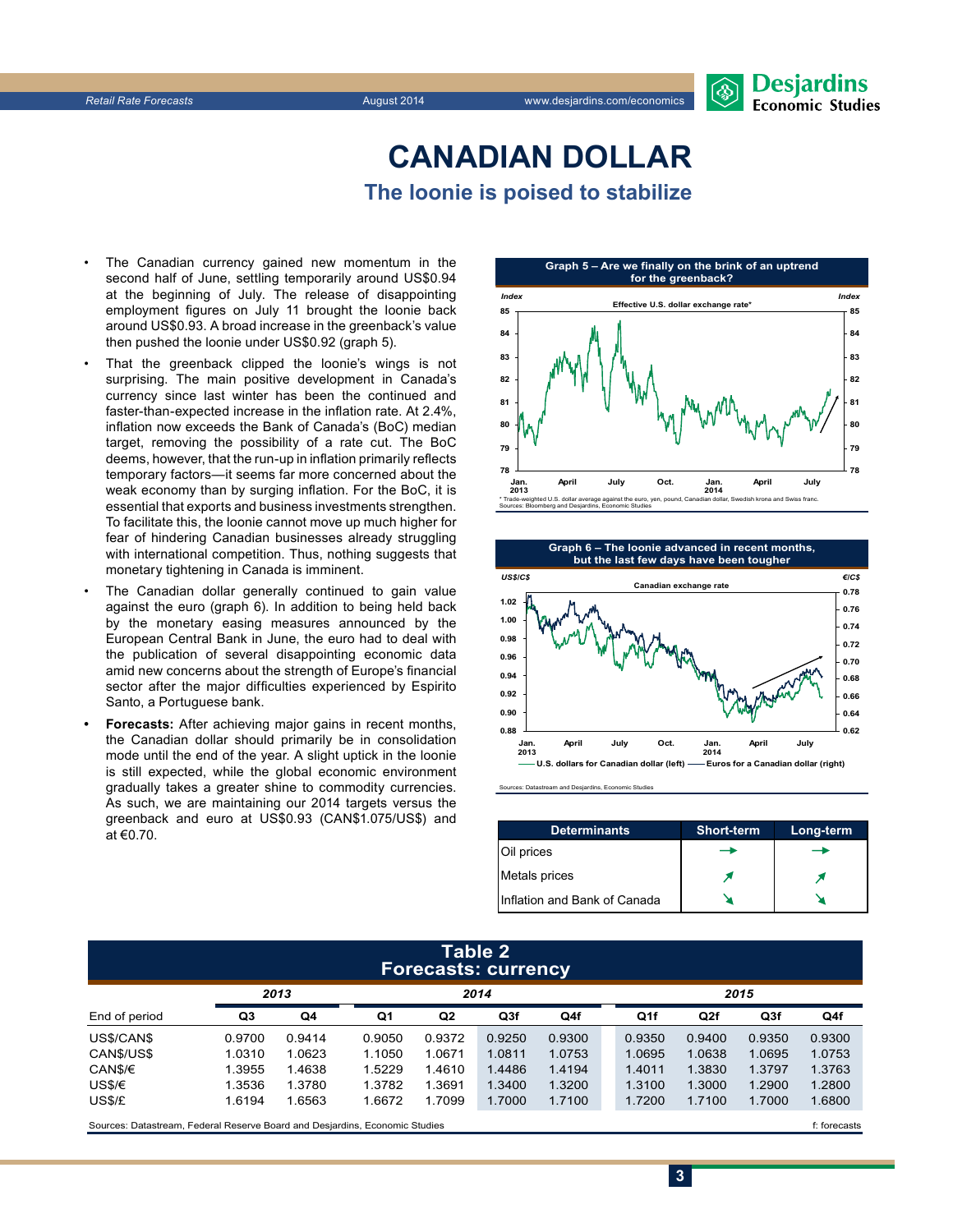



## **Asset classes return Volatility is back**

- **• A milestone first half of 2014 for Canadian investors.** All major asset classes have turned in positive performances since the start of the year and the solid results posted by North American equities and bonds beat our expectations. A \$100 investment in Canada's stock market at the start of 2014 reached almost \$115 in value by mid-July, compared to \$109 for a U.S. investment or \$105 invested in Canada's bond market (graph 7).
- **Is the complacency over?** The major gains in asset classes were achieved in an environment of very low volatility, despite the many international risks: the conflict in Ukraine, major tensions in the Middle East, etc. In July, problems at Espirito Santo, a Portuguese bank, turned the spotlight on the fragile state of Europe's financial system. Until very recently, investors seemed to be ignoring these worrisome developments, as the weak reading of the VIX index, which measures the implied volatility of the S&P 500 index, suggests. That said, the VIX index has recovered some lost ground in the past few days as several stock indexes have relapsed (graph 8).
- A delicate balance. Ironically, a good economic surprise the U.S. economy's stronger-than-expected performance in the second quarter—seems to have triggered the recent turmoil in the stock market. One of the explanations for the solid showing in many asset classes these past few months is the theory of the "reach for yield". This explanation suggests that maintaining bond yields at very low levels for a prolonged period forces investors to turn to other, riskier, financial products. The end result is a balance where the value of other asset classes rises in step with declining bond yields, something that closely resembles what has been observed since the start of 2014. The problem is as follows: as soon as bond yields begin to rise, all asset classes risk being negatively affected, at least temporarily.
- **On to a more eventful second half.** If most stock indexes are no longer very affordable from a fundamental standpoint, they do not appear to be highly overvalued in our opinion, especially when compared to the bond market (graph 9). The stock market thus remains an attractive option for investors with a medium- to long-term view. However, the next few months could bring far more volatility and a temporary correction cannot be ruled out. Besides future developments in international tensions, the winding down of the Federal Reserve's (Fed) third monetary easing program this fall and the possibility of a noteworthy increase in bond yields could create major fluctuations on stock markets.
- **Strengthening demand for commodities could bode well for Canada's stock market.** The main commodity price indexes declined significantly in recent weeks. These declines do not signal a widespread drop in resource prices, but a correction in prices for natural gas and grains amid recent developments confirming that concerns of a shortage that swirled at the beginning of the year are no



ources: Datastream and Desjardins, Economic Studies